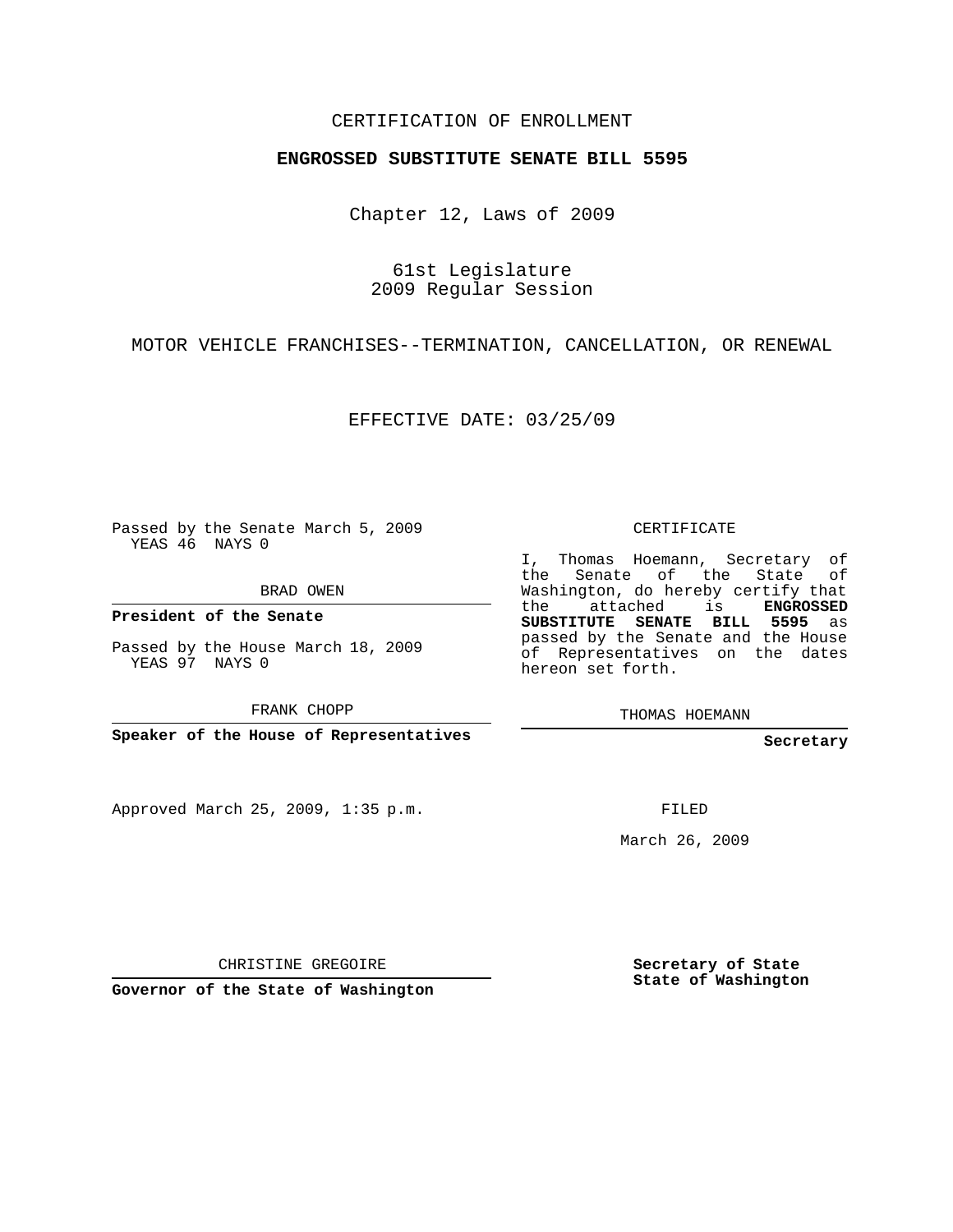## **ENGROSSED SUBSTITUTE SENATE BILL 5595** \_\_\_\_\_\_\_\_\_\_\_\_\_\_\_\_\_\_\_\_\_\_\_\_\_\_\_\_\_\_\_\_\_\_\_\_\_\_\_\_\_\_\_\_\_

\_\_\_\_\_\_\_\_\_\_\_\_\_\_\_\_\_\_\_\_\_\_\_\_\_\_\_\_\_\_\_\_\_\_\_\_\_\_\_\_\_\_\_\_\_

Passed Legislature - 2009 Regular Session

## **State of Washington 61st Legislature 2009 Regular Session**

**By** Senate Labor, Commerce & Consumer Protection (originally sponsored by Senators Keiser, King, Marr, Honeyford, and Kohl-Welles)

READ FIRST TIME 02/25/09.

 1 AN ACT Relating to the termination, cancellation, or nonrenewal of 2 franchises between new motor vehicle dealers and manufacturers; 3 amending RCW 46.96.080; and declaring an emergency.

4 BE IT ENACTED BY THE LEGISLATURE OF THE STATE OF WASHINGTON:

 5 **Sec. 1.** RCW 46.96.080 and 1989 c 415 s 8 are each amended to read 6 as follows:

 7 (1) Upon the termination, cancellation, or nonrenewal of a 8 franchise ((<del>by the manufacturer under this chapter</del>)), the manufacturer 9 shall pay the new motor vehicle dealer, at a minimum:

 (a) Dealer cost plus any charges by the manufacturer for distribution, delivery, and taxes, less all allowances paid or credited to the dealer by the manufacturer, of unused, undamaged, and unsold new motor vehicles in the new motor vehicle dealer's inventory that were acquired from the manufacturer or another new motor vehicle dealer of 15 the same line make <u>in the ordinary course of business</u> within the 16 previous twelve months;

17 (b) Dealer cost for all unused, undamaged, and unsold supplies, 18 parts, and accessories in original packaging, except that in the case 19 of sheet metal, a comparable substitute for original packaging may be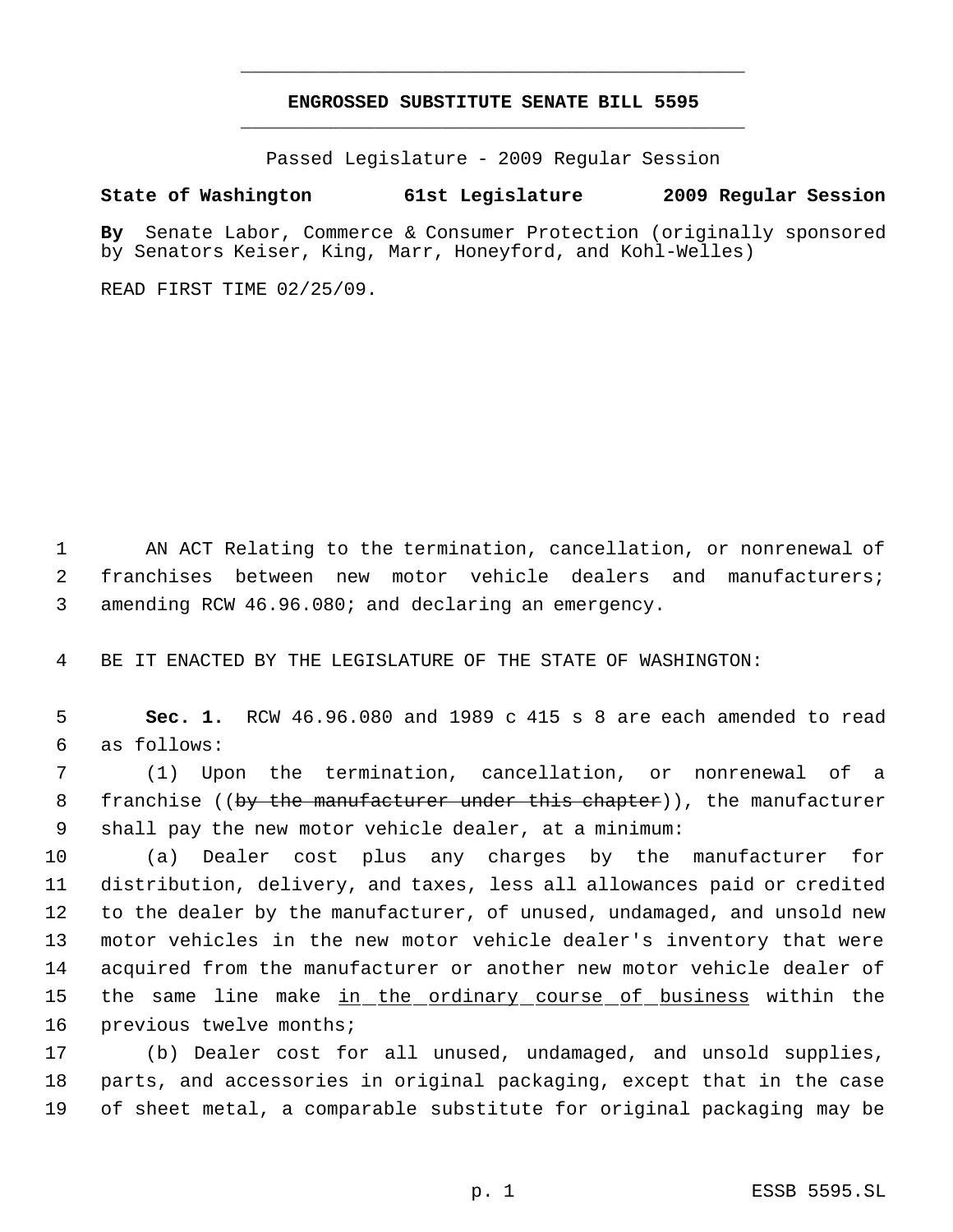used, if the supply, part, or accessory was acquired from the manufacturer or from another new motor vehicle dealer ceasing operations as a part of the new motor vehicle dealer's initial inventory as long as the supplies, parts, and accessories appear in the manufacturer's current parts catalog, list, or current offering;

 (c) Dealer cost for all unused, undamaged, and unsold inventory, whether vehicles, parts, or accessories, the purchase of which was 8 required by the manufacturer;

 (d) The fair market value of each undamaged sign owned by the new motor vehicle dealer that bears a common name, trade name, or trademark of the manufacturer, if acquisition of the sign was recommended or required by the manufacturer and the sign is in good and usable condition less reasonable wear and tear, and has not been depreciated 14 by the dealer more than fifty percent of the value of the sign;

 (e) The fair market value of all equipment, furnishings, and special tools owned or leased by the new motor vehicle dealer that were acquired from the manufacturer or sources approved by the manufacturer and that were recommended or required by the manufacturer and are in good and usable condition, less reasonable wear and tear. However, if the equipment, furnishings, or tools are leased by the new motor vehicle dealer, the manufacturer shall pay the new motor vehicle dealer such amounts that are required by the lessor to terminate the lease under the terms of the lease agreement; and

 (f) The cost of transporting, handling, packing, and loading of new motor vehicles, supplies, parts, accessories, signs, special tools, equipment, and furnishings.

 To the extent the franchise agreement provides for payment or reimbursement to the new motor vehicle dealer in excess of that specified in this section, the provisions of the franchise agreement shall control.

 (2)(a) For the nonrenewal or termination of a franchise that is implemented as a result of the sale of assets or stock of the motor vehicle dealer, the party purchasing the assets or stock of the motor vehicle dealer may negotiate for the purchase or other transfer of some 35 or all unused, undamaged, and unsold new motor vehicles in the selling new motor vehicle dealer's inventory that were acquired from the manufacturer or another new motor vehicle dealer of the same line make in the ordinary course of business within the previous twelve months.